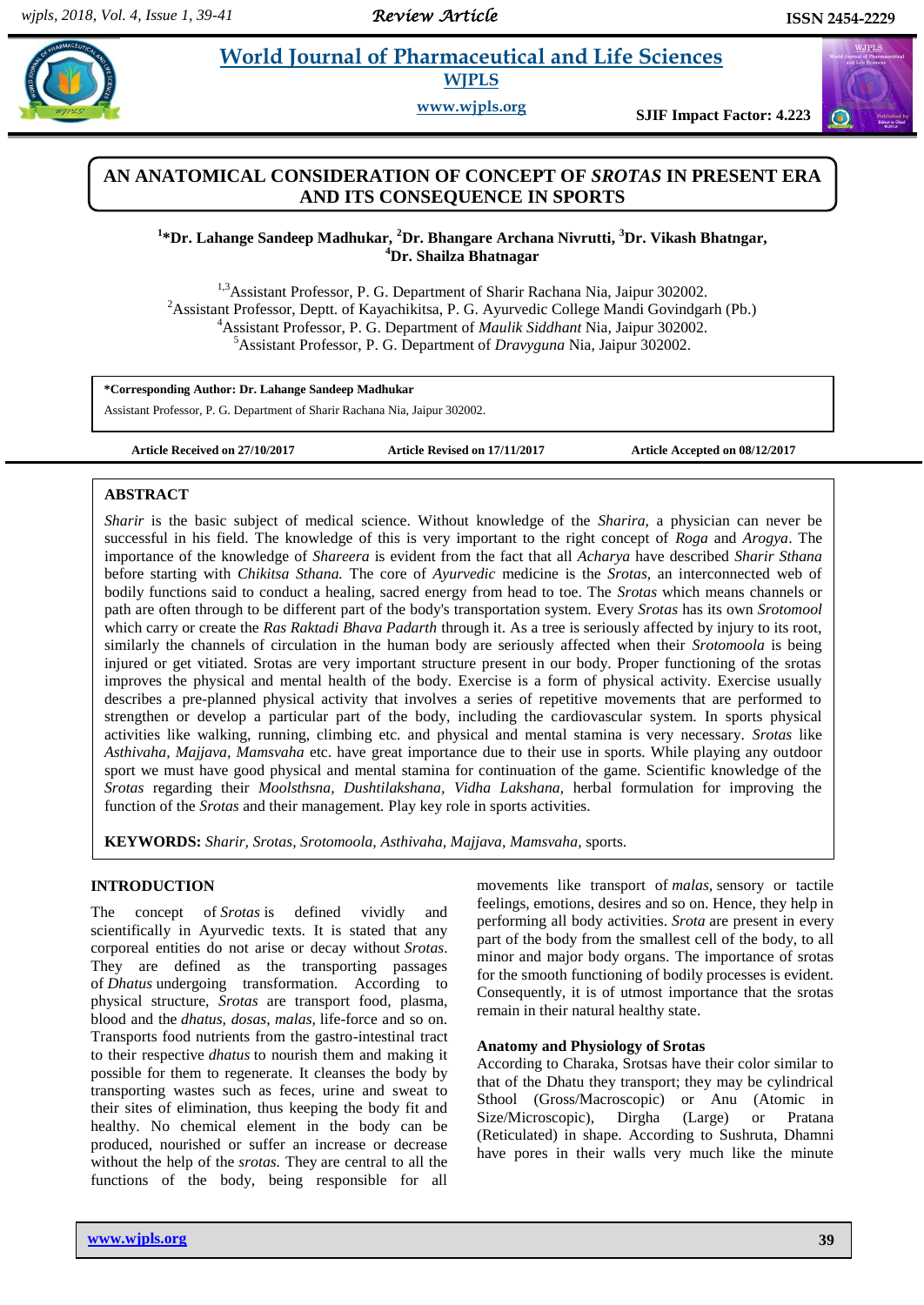passages present in the stem of a Lotus, through which they supply Rasa to all parts of the body.

*Vagbhatta* has followed the view of *Sushruta* and he has compared *Srotas* as fine passages and pores present in the lotus stem. He observes Rasa spreads throughout the body through the *Dwaras* (pores) of *Srotamsi*, which are distributed extensively in the body, very much like the minute channels present in the stem of a Lotus flower. Sushruta has further stated that the *Pratana* (Reticulate or ramified) *Srotas* are found in *Mamsdhara Kala*. After going through the views mentioned above, the following facts about structure of Srotasas can be concluded:

- 1. The *srotsas* are similar in colour to the *Dhatu*, they are associated.
- 2. They are cylindrical, macroscopic, microscopic, long or straight and might also be reticulated.
- 3. Srotas are very minute branches of gross channels originating from organs or cavities in the body like heart.
- 4. The structures called *Srotas* don not include- *Sira* and *Dhamni*.
- 5. *Srotas* are the pores in walls of Dhamnies like minute passages, present in lotus stem.
- 6. Srotas transport Rasa and supply to all parts of the body.
- 7. All *Dhatus* of the body get nourished by oozing or permeation phenomenon through the pores present in the Srotsas.
- 8. Srotas is a hollow structure.

#### **Function of** *Srotas*

According to *Ayurveda, Srotas* which represent the internal transport system of the body, especially at the level of *Sthayi Dhatus*, exercise a selective discrimination, as regards the supply of nutrition to these *Dhatus*. This idea is implicit in *Charaka's* observation that nutrient substances which nourish the Dhatus undergo Paaka by the *Ushma* of *Dhatus*. They are then made available to the *Dhatus* through their own *Srotas*.

The principle of specificity of *Dhatu Vaha Srotas* in Ayurveda is important and a concept similar to that which are seen to emerge from modern scientific research, in the field of physiology and bio-chemistry, relating to the "mechanism and dynamics of exchange of fluid across capillaries". Like *Ayurvedic* concept of *Khalekapota Nayaya* modern physiology too has recognized the specificity of the substances, different kinds of tissues need. Thus, recent studies in the metabolism of proteins have shown that "The pattern of Amino Acid mixture supplied to the tissue will determine the suitability of these substances for the synthesis of a specific type of cellular protein". The views of *Punavasu Aatreya*, cited earlier, that structural peculiarities that is the elements that compose the Srotas, the materials they transport, the tissue to which they serve channel of transport, and the regions of the body they cover, constitute the significant features of Srotas,

finds an echo in modern views relating to the properties of capillary walls and plasma membranes of the cells.

#### **The functions of Srotasas are as follows**

- 1. All the structural entities are originated from Srotas.
- 2. Srotsas carries the Dhatus, undergoing transformation to their destination.
- 3. Srotasas maintain or nourish the structural entities of the body to prevent their diminution.
- 4. As long as these channels of circulation perform their normal functions, the body is free from diseases.
- 5. Excrete the Malas from the body.

#### **Consequences of** *Srotas* **in Sports**

Physical activity keeps our body fit and active, builds muscles, and strengthens all internal organs. Playing sport is healthy, but overdoing it can be more destructive for your health, than just suffering a strain or sprain. Certainly, sport should be fun, both during and after exercise. The long-term effects of overdoing sport are especially unhealthy: Your body loses its balance and its resources are depleted Sports should help to maintain inner balance throughout the body, to strengthen all organs, and to make the immune system stronger. In the right amount, sport increases well-being and reduce the stress. A different type of srotasa possesses different function and qualities that help to individual while playing sports activities. Srotas play important role and shows its significance in sports under following consideration.

#### *Prakruti***(body constitution)**

According to Ayurveda every individual have its own body constitution according to the three *Dosha(Vata, Pitta* and *Kapha)or* their combinations. There can be ten such combinations. This constitution is formed at the time of fertilization and remains unchanged till death. For a person with *Vata* (lean) typeof body constitution, slow and light sports, which include walking, swimming, dancing and cycling. A person with *Pitta* (with moderate to vigorous physique) type of body constitution have good thermo stasis, whose heat production is balanced, can tolerate more exercise. The type of sports which they can take up are swimming and surfing, all sports that are practiced in the open air such as, skiing, climbing, cycling, light jogging and all ball and team sports and a person with *Kapha(*overweight *)* types, may often not be very motivated, but, they will especially benefit from regular exercise. They may make their sport sessions a little more intense and longer. Recommended sports include jogging, long distance running and rowing.

#### *Sara (constitution of thedhatus)*

There are seven *dhatus*(*sara*) in our body. Among these the *asthisara* and *majjasara* individuals can be a better sports person who can perform well in outdoor events.

People exhibiting *Asthi Sara* have strong bones, prominent joints at heels, ankles, elbows, shoulders,chin,